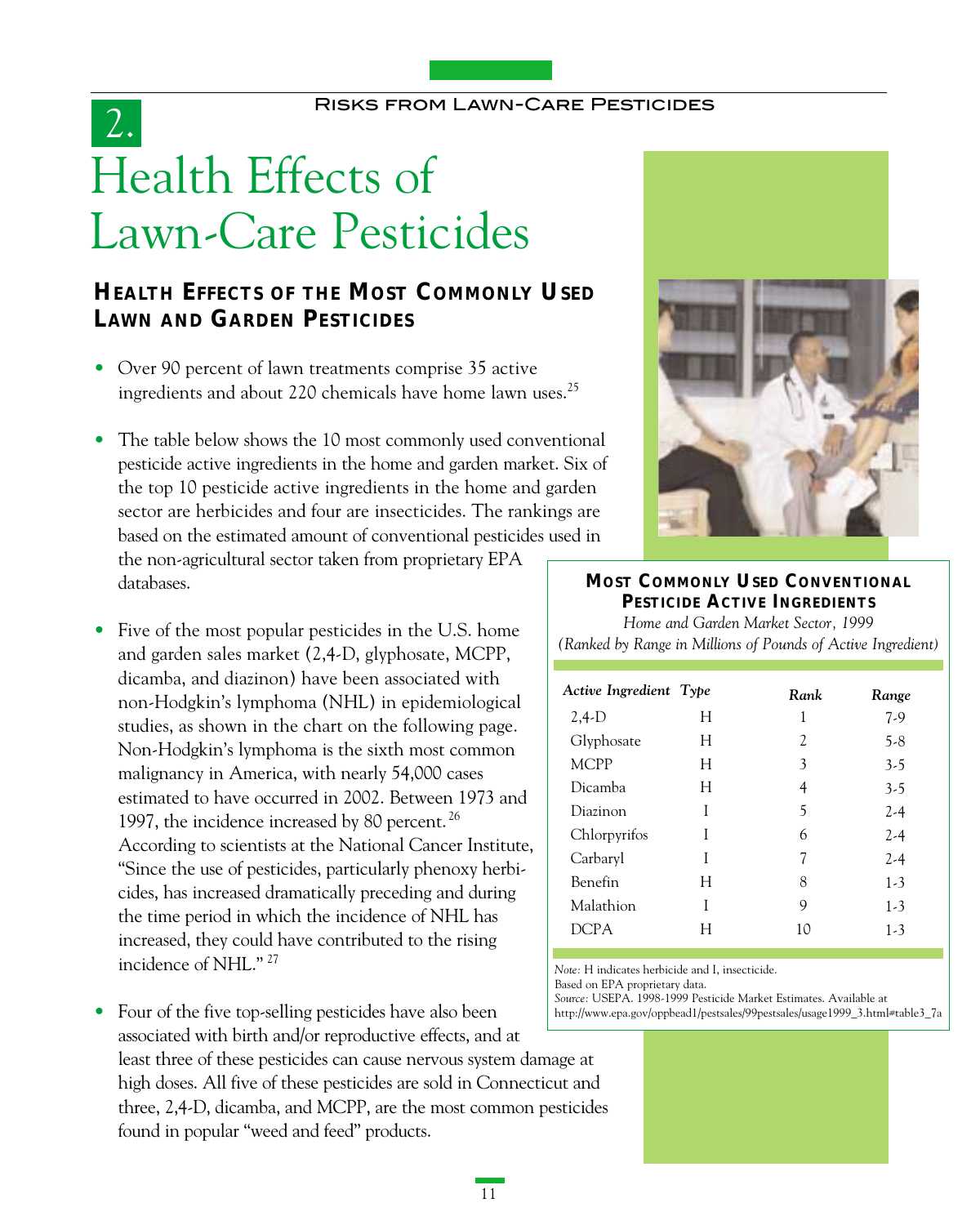

# **HEALTH RISKS OF MOST COMMONLY USED CONVENTIONAL PESTICIDE ACTIVE INGREDIENTS**

| Active<br>Ingredient | <b>EPA</b> Cancer<br>Classification <sup>28</sup> | <b>IARC</b><br>Classification | <b>Other Cancer</b><br><b>Studies</b>                                                                                                                                 | <b>Birth Defects/</b><br><b>Reproductive Effects</b>                                                                          | Neurological<br><b>Effects</b>                                                                  | Other<br><b>Risks</b>                                                                                                                                          |
|----------------------|---------------------------------------------------|-------------------------------|-----------------------------------------------------------------------------------------------------------------------------------------------------------------------|-------------------------------------------------------------------------------------------------------------------------------|-------------------------------------------------------------------------------------------------|----------------------------------------------------------------------------------------------------------------------------------------------------------------|
| $2,4-D$              | Unclassifiable,<br>ambiguous data                 | 2B, Possible                  | Higher incidence<br>of NHL in people<br>exposed to<br>2,4-D. <sup>29</sup> 30 31 32                                                                                   | May cause birth<br>defects at high<br>$doses33$ and<br>reproductive effects<br>at moderate doses in<br>animals. <sup>34</sup> | Neurotoxin. <sup>35</sup><br>Skin exposure<br>may affect the<br>nervous<br>$\,$ system. $^{36}$ | Direct contact<br>may cause<br>irreversible eye<br>damage. <sup>37</sup><br>Long-term<br>exposure may<br>damage kidneys<br>and liver. <sup>38</sup> 39         |
| Glyphosate           | Not likely                                        | Not listed                    | Associations<br>found between<br>glyphosate<br>exposure and<br>NHL <sup>40</sup>                                                                                      | Industry-sponsored<br>tests showed no<br>birth/reproductive<br>effects. <sup>41</sup>                                         | Industry-<br>sponsored<br>tests showed<br>no neurotoxic<br>effects. $42$                        | Inert ingredients<br>in glyphosate<br>formulations<br>may be more<br>toxic than<br>glyphosate.                                                                 |
| <b>MCPP</b>          | Not listed                                        | 2B, Possible                  | Associated with<br>cancer of soft<br>tissues and<br>NHL in people<br>employed in the<br>manufacture of<br>$M$ CPP. $43$                                               | Causes birth defects<br>in rats at moderate<br>to high doses. <sup>44</sup>                                                   | Data not<br>available. <sup>45</sup>                                                            | Mutagenic at<br>high doses. <sup>46</sup>                                                                                                                      |
| Dicamba              | Unclassifiable,<br>inadequate<br>data             | Not listed                    | Study of men<br>found risk of<br><b>NHL</b><br>statistically<br>significantly<br>increased. <sup>47</sup>                                                             | Suspected of causing<br>birth defects in<br>humans. <sup>48</sup>                                                             | Neurotoxic<br>in animals. <sup>49</sup>                                                         | May cause<br>severe and<br>permanent<br>damage to the<br>eyes. $50$ A<br>manufacturing<br>contaminant is<br>linked to adverse<br>health effects. <sup>51</sup> |
| Diazinon             | Not likely                                        | Not listed                    | Parental use<br>associated with<br>increased risk<br>of brain cancer<br>in children; <sup>52</sup><br>associated with<br>an increased<br>risk of NHL in<br>men. 53 54 | Birth/reproductive<br>effects in animals<br>and birds. <sup>55</sup> 56                                                       | Neurotoxic. <sup>57</sup>                                                                       | May be<br>mutagenic. <sup>58</sup>                                                                                                                             |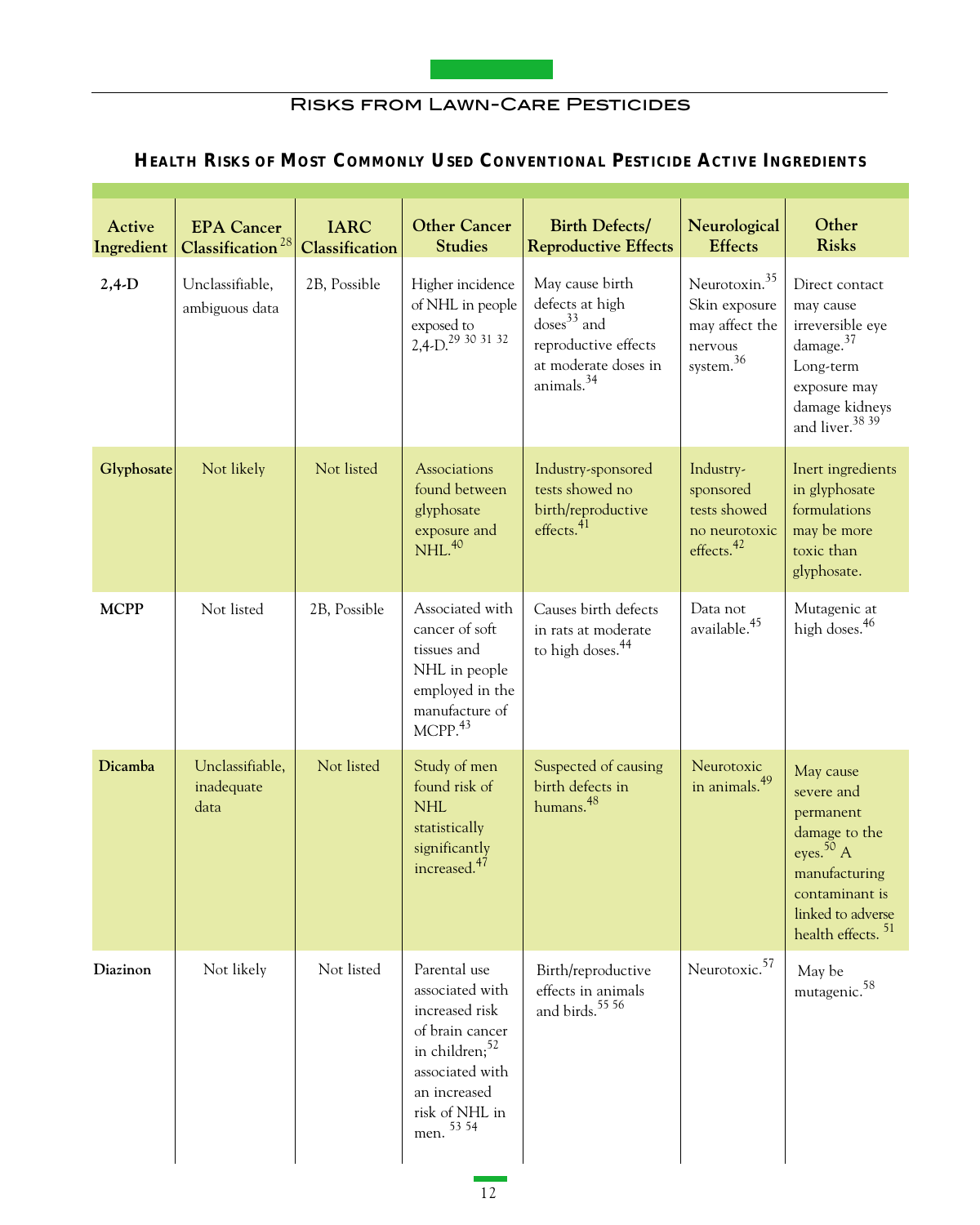# **WEED AND FEED PESTICIDES COMMONLY CONTAIN 2,4-D, DICAMBA, MCPP**

# **2,4-D**

- 2,4-D is the most commonly used herbicide in the world<sup>59</sup> and the most widely used pesticide by homeowners and lawn-care professionals in the U.S. American homeowners applied between seven and nine million pounds of 2,4-D on their lawns and gardens in 1997–1999.<sup>60</sup>
- EPA has concluded that 2,4-D is "not classifiable as to human carcinogenicity."<sup>61</sup> Several studies, however, have found a statistically higher incidence of non-Hodgkin's lymphoma in people exposed to 2,4-D.<sup>62 63 64 65</sup>
- A scientific review of the data on 2,4-D has concluded that 2,4-D may cause birth defects at high doses and that humans may be at risk for birth and reproductive effects though no direct evidence in humans exists.<sup>66 67 68</sup>
- In the mid-1990s, studies of Minnesota farming regions found a higher rate of birth defects among children of crop workers who conceived the children during the months when 2,4-D was sprayed. Areas with high 2,4-D and MCPA use had higher incidence of birth defects compared with regions that had low use of 2,4-D and MCPA.<sup>69</sup>
- Due to uncertainty about 2,4-D's reproductive and developmental effects, the U.S. Forest Service advises that "female workers should not be employed in back-pack or hack-andsquirt applications of 2,4-D."70
- Short-term exposure to 2,4-D at levels above the maximum contaminant level (MCL) for short periods of time has been linked to nervous system damage, $71$  while long-term exposure can cause damage to the nervous system, kidneys and liver.<sup>72</sup> Skin exposure may affect the nervous system and direct contact to the eyes may cause irreversible eye damage.<sup>73</sup> Liver disease has been reported in several golfers who licked their golf balls while playing golf on  $2,4$ -D treated golf courses.<sup>7475</sup>



**Several studies... have found a statistically higher incidence of non-Hodgkin's lymphoma in people exposed to 2,4-D.** 62 63 64 65

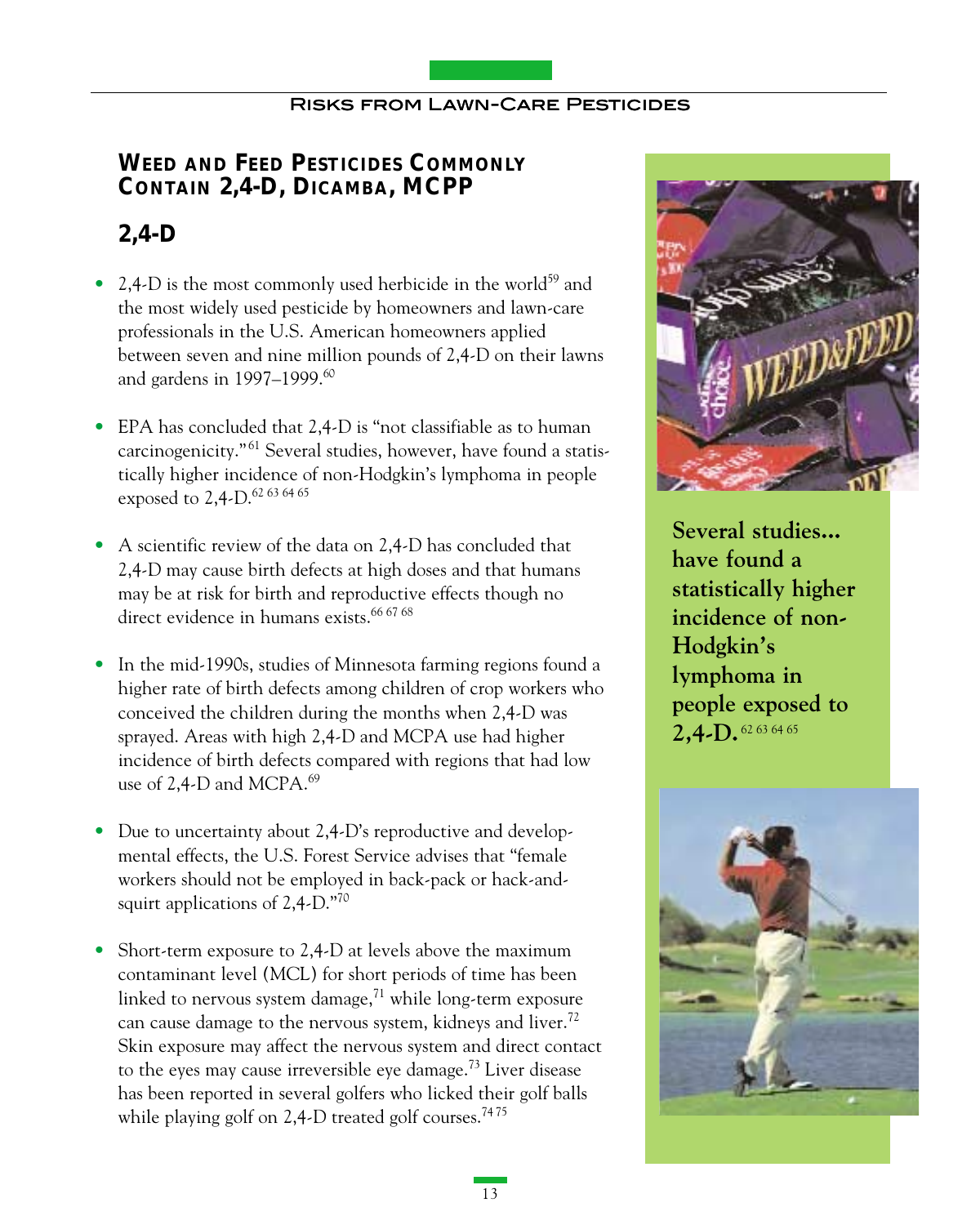

**Three countries have banned 2,4-D and at least three have severely restricted its use.** 



- Residues of 2,4-D have been found on fruits, vegetables, and wheat.76
- Studies have detected 2,4-D inside homes following outdoor application. Studies have found that 2,4-D can be tracked from lawns into homes, leaving residues of the herbicide in carpets, on surfaces, and in indoor air.77 78 A simulation study calculated that it would be expected to persist in carpet dust up to one year after a lawn application.<sup>79</sup>
- Three countries have banned 2,4-D and at least three have severely restricted its use. Kuwait banned 2,4-D for environmental reasons<sup>80</sup> and Norway banned it because of concerns about health effects, especially cancer.<sup>81</sup> It is severely restricted in Denmark<sup>82</sup> due to concerns about groundwater pollution83 and it was voluntarily withdrawn in Sweden because of concerns about health effects.84 Belize restricted the use of 2,4-D to use on pastures due to hazards to livestock, crops, and the environment from drift<sup>85</sup> and Korea banned aerial spraying on forage crops and turf.86

## **DICAMBA**

- Dicamba is one of the most widely used pesticides by volume. Homeowners applied between three and five million pounds of dicamba on their lawns and gardens in 1997–1999.<sup>87</sup>
- EPA claims that data are insufficient to determine whether dicamba can cause cancer;<sup>88</sup> however, a Canadian study of men found the risk of NHL increased following exposure to dicamba.89
- Herbicide applicators experienced a 20 percent inhibition of the AChE nervous system enzyme. Researchers also demonstrated AChE inhibition in laboratory tests.<sup>90</sup> Neurological effects of dicamba have also been reported in animal studies.<sup>91</sup>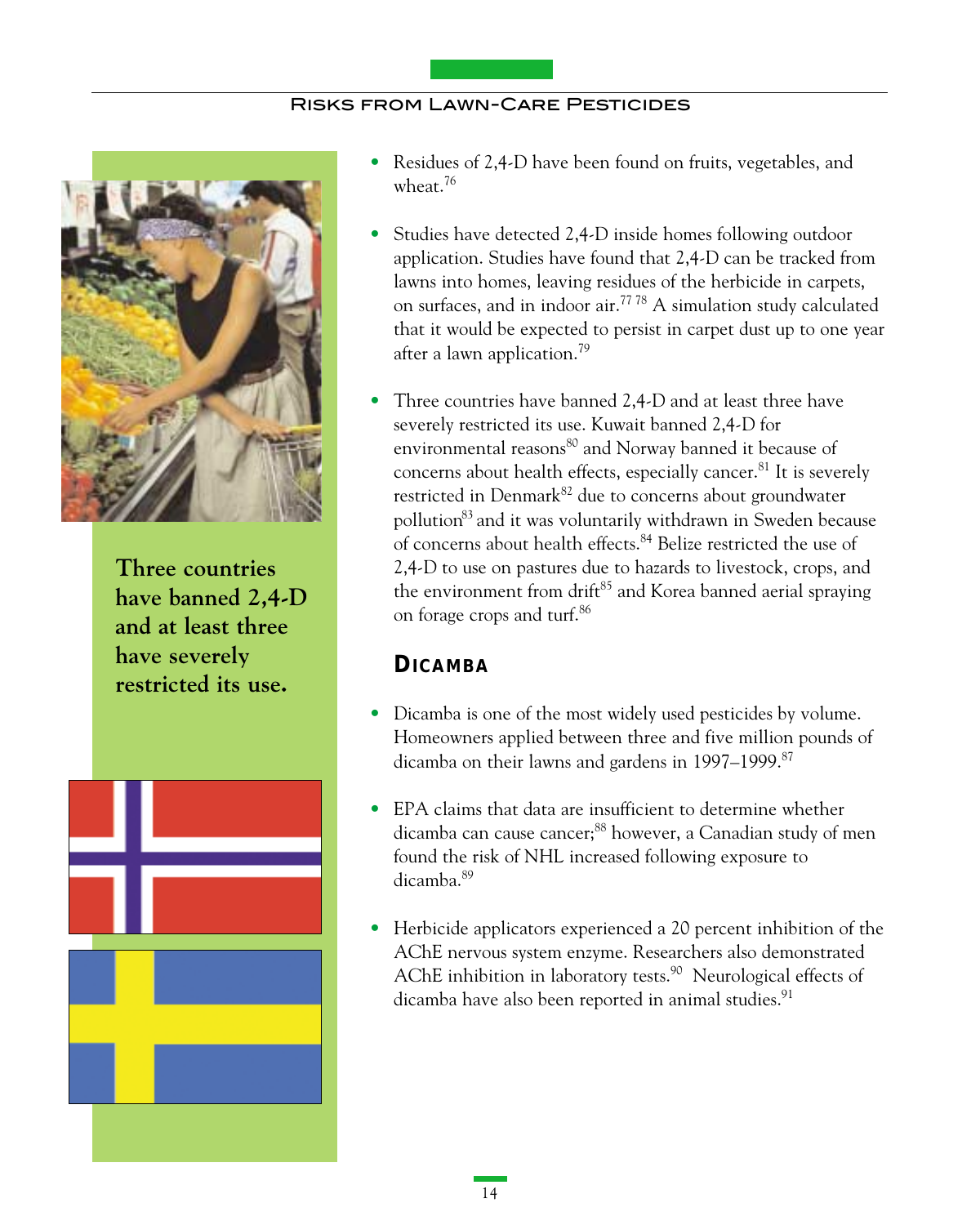- Dicamba is suspected of causing birth defects (a human teratogen), $92$  is moderately toxic by ingestion, is slightly toxic by inhalation or dermal exposure, and can cause severe and permanent damage to the eyes.<sup>93</sup>
- In 1991, South Africa banned dicamba from aerial application in Natal and totally prohibited the use of dicamba in other areas.94

# **MCPP**

- MCPP is one of the most widely used pesticides by volume. Homeowners applied between three and five million pounds of MCPP in their homes and gardens in  $1997-99$ .<sup>95</sup> The majority (96 percent) of the MCPP that is produced in the U.S. is used on turf (lawns, sport turf and commercial sod production). MCPP is registered for use on terrestrial nonfood crops,  $96$  so chronic toxicity testing is not required.
- Data on delayed neurotoxicity are not available and are not required because MCPP and its derivatives and metabolites are not organophosphates or cholinesterase inhibitors.<sup>97</sup>
- Data suggest that MCPP may cause cancer, birth defects, and mutagenic effects. A Danish epidemiological study found an association between MCPP and cancer of soft tissues and NHL in people employed in the manufacture of the herbicides.<sup>98</sup> while a more recent Canadian study of men found the statistical risk of NHL significantly increased following exposure to MCPP.99
- MCPP has not been thoroughly evaluated for its human carcinogenic potential.100 EPA's Office of Pesticide Programs determined in 1988 that MCPP carries a risk of birth defects, and that it may be mutagenic.<sup>101</sup>
- MCPP is severely restricted in Denmark due to concerns about groundwater pollution $102$  and was banned in Thailand because of concerns about its carcinogenicity.103



**Data suggest that MCPP may cause cancer, birth defects, and mutagenic effects.**98

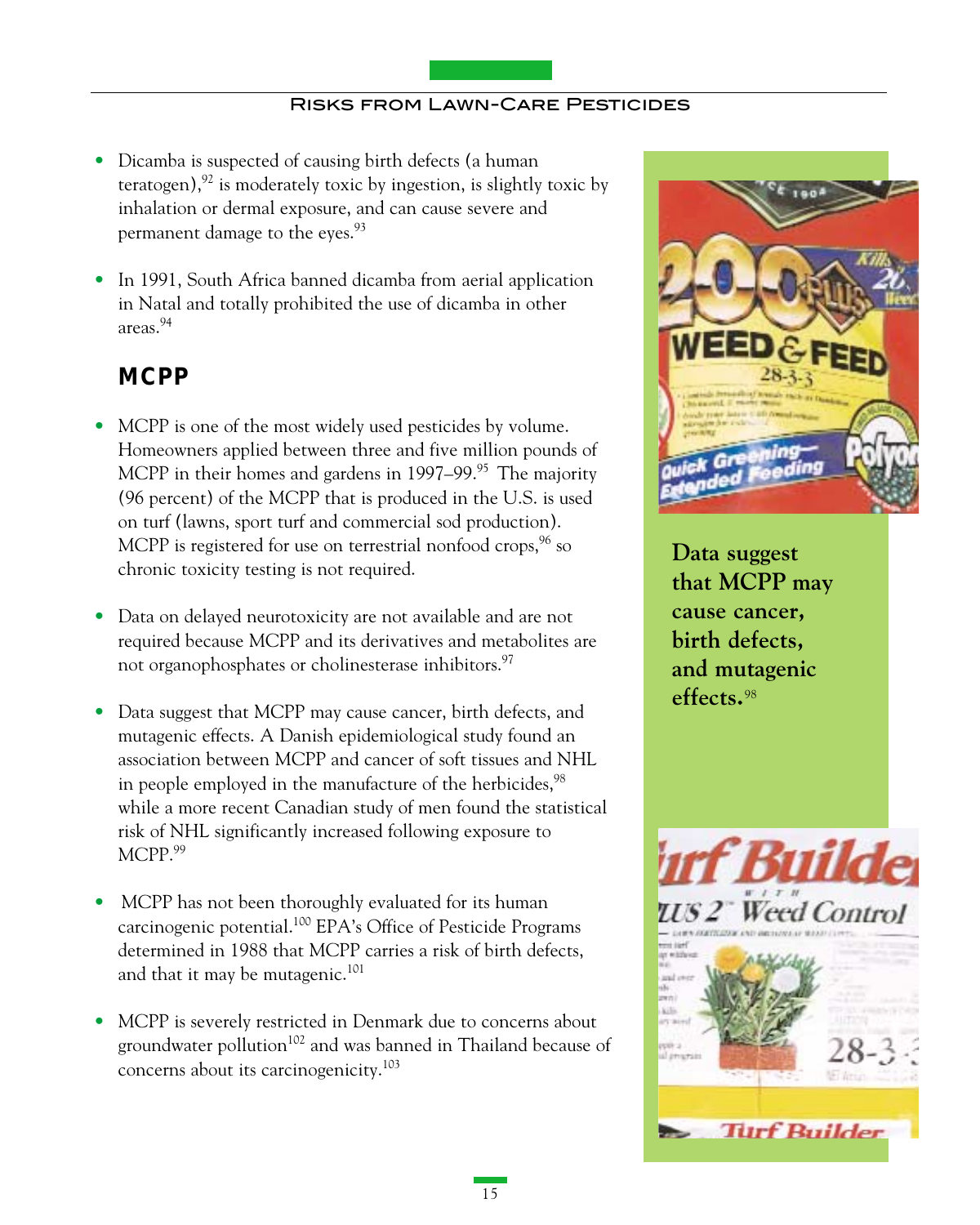

**Glyphosate is implicated in more pesticide exposure incidents than all other herbicides listed by the American Association of Poison Control Centers.** *— American Journal of Emergency Medicine* 



### **GLYPHOSATE**

- Glyphosate is not classified by EPA as being known to cause cancer, reproductive, teratogenic, or mutagenic effects, although there is some evidence to suggest risk for each type of effect.<sup>104</sup> A recent Swedish population-based study, for example, found associations between glyphosate and NHL.<sup>105</sup>
- While the nature of the toxicity of glyphosate is debated, it is noteworthy that glyphosate is implicated in more pesticide exposure incidents than all other herbicides listed by the American Association of Poison Control Centers (AAPCC).106
- Glysophate is the third most commonly reported cause of pesticide poisoning among agricultural workers in California<sup>107</sup> and is the most common cause of poisoning among California landscape workers.108
- Glyphosate ranked twelfth among pesticides resulting in poisonings when presented as "number of acute illnesses reported per million pounds used" in California.<sup>109</sup>
- Glyphosate has been found to be less toxic than Roundup, the popular formulation in which it is used. Roundup is advertised as "America's  $\#1$  weed and grass killer"<sup>110</sup> and is acutely toxic to humans when ingested intentionally or accidentally.<sup>111</sup> The inert ingredient polyoxyethyleneamine (POEA) was believed to be a possible cause of Roundup's toxicity in poisoning cases studied.<sup>112</sup>
- Roundup contains a number of inert ingredients that may cause adverse health effects. Some Roundup products contain up to 99 percent inert ingredients.<sup>113</sup>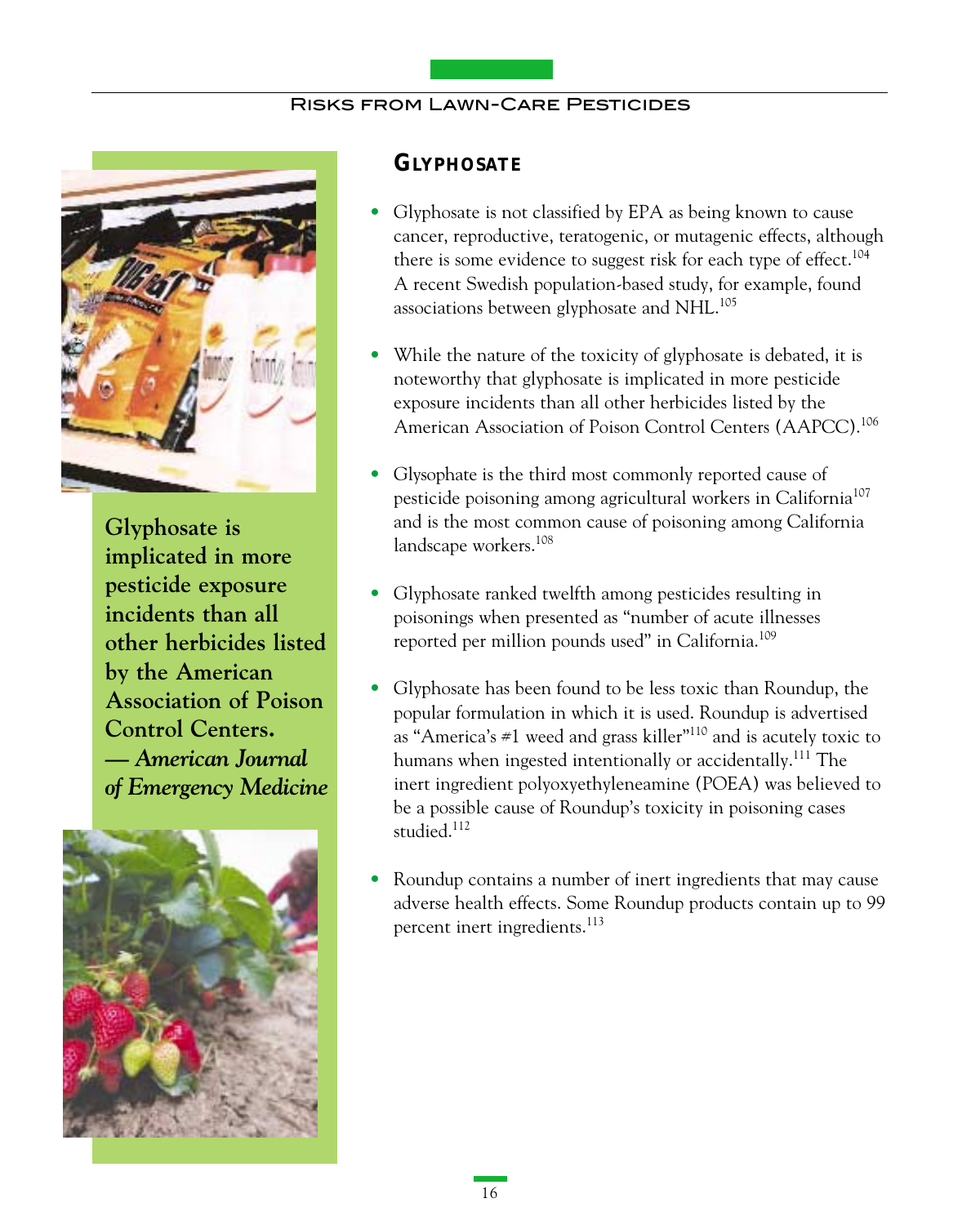# **DIAZINON**

- Homeowners applied between two and four million pounds of diazinon in their homes and gardens in 1999.<sup>114</sup>
- Nearly 75 percent of diazinon has been used in residential settings.<sup>115</sup> Recently the chemical constituted roughly 30 percent of the home insecticide market.<sup>116</sup> It is highly toxic to fish, aquatic invertebrates and birds.<sup>117</sup>
- Between 1994 and 1995, diazinon was believed to be responsible for more bird mortality than any other pesticide. Residential uses of the chemical are believed to be responsible for 50 percent of this mortality. Broadcast application of diazinon on turf is one of the greatest pesticide risks to birds; one granule or seed treated with the insecticide can kill a small bird.<sup>118</sup>
- Monitoring data indicate that diazinon is widespread in surface water nationally and is most commonly found in surface water in urban areas, as a result of runoff from residential use.<sup>119</sup>
- Diazinon has not been found to be carcinogenic in laboratory animals and has been classified as "not likely" to be a carcinogen by EPA. Epidemiological studies, however, have found an association between diazinon use and the risk of certain types of cancer. In a Missouri study of children, garden diazinon use by parents was positively associated with brain cancer in their children.120 Several studies of men by the NCI found that exposure to diazinon increased the farmers' risk of contracting non-Hodgkin's lymphoma.<sup>121 122</sup>
- Diazinon inhibits cholinesterase, an enzyme that governs signal transmission across nerve cells. High levels of dermal and oral exposure to diazinon have induced death. Symptoms associated with poisoning in humans include weakness, headaches, tightness in the chest, blurred vision, nausea, vomiting, diarrhea, abdominal cramps, and slurred speech.<sup>123</sup>
- Diazinon has been associated with increased numbers of stillbirths and neonatal deaths in beagle dogs and birth defects (skull malformations) in pigs, $124$  while reproductive effects of diazinon have been observed in birds.<sup>125</sup>



**Broadcast application of diazinon on turf is one of the greatest pesticide risks to birds; one granule or seed treated with the insecticide can kill a small bird.**118

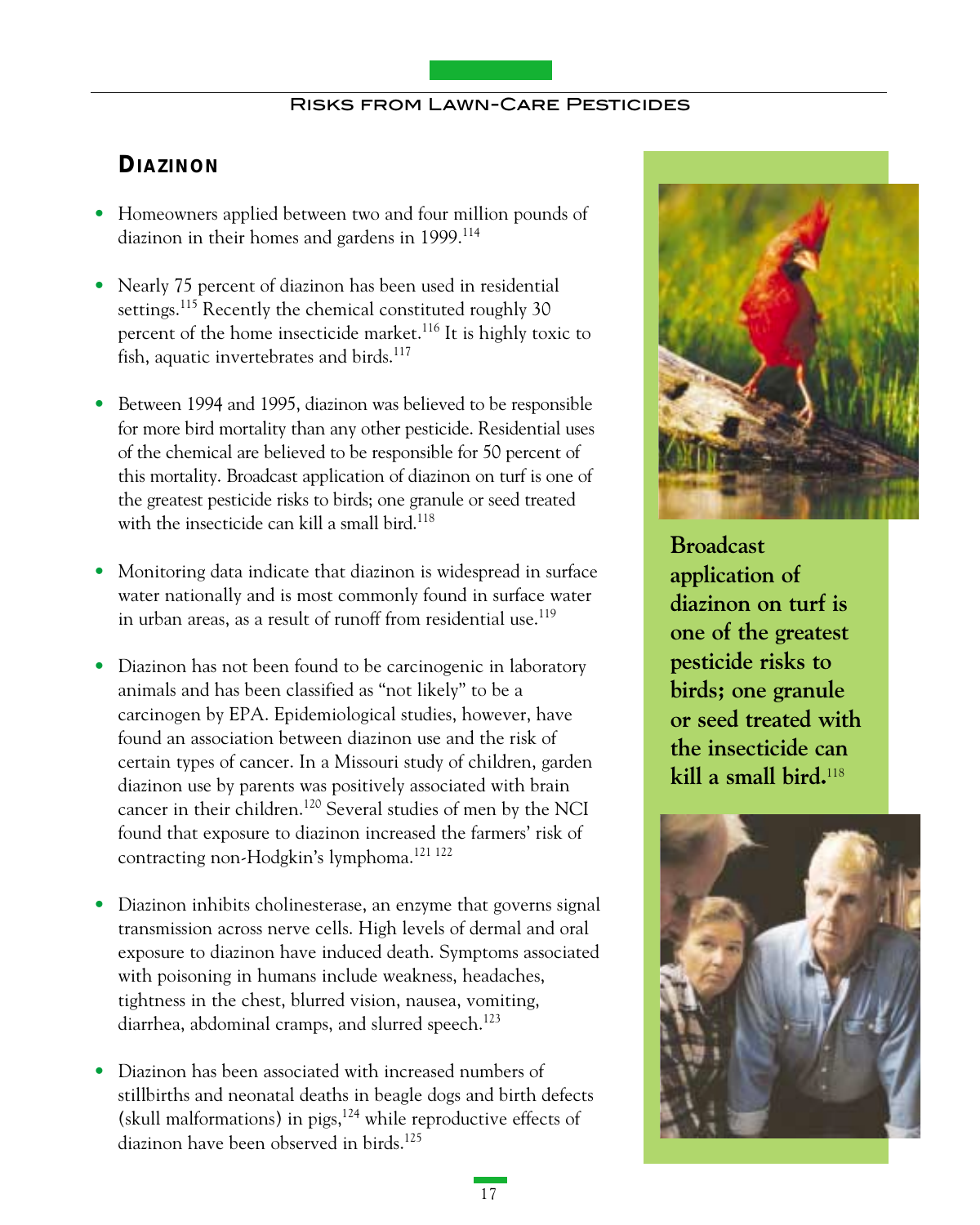

**Some inert ingredients are suspected carcinogens; others have been linked to central nervous system disorders, liver and kidney damage, birth defects, and some short-term health effects. —** *Attorney General's Office of New York*



- Diazinon was banned in Denmark in 1997 because of concerns about groundwater pollution, persistence in soil, and ability to poison aquatic organisms, birds and mammals.126
- Diazinon was banned in 1990 by EPA for use on golf courses and sod farms because of bird kills, but was still available for other lawn uses until 2003. In 2000, EPA, citing concerns over risks to children, announced that all indoor uses of diazinon would be terminated and outdoor residential lawn and garden uses would be phased out, ending about 75 percent of the current use of diazinon. Sales of diazinon for residential lawn-care use will be prohibited in 2003.<sup>127</sup>

## **HEALTH EFFECTS OF INERT INGREDIENTS**

- Pesticide products contain "active" and "inert" ingredients. Active ingredients target pests or act as plant regulators, defoliants, desiccants or nitrogen stabilizers and must be identified on the label. Inert ingredients are not intended to affect a target pest (they are added to pesticides to help dissolve active ingredients, make them easier to apply, or preserve them) and they are not identified on pesticide labels.<sup>128</sup>
- The term "inert" is not defined on the basis of toxicity and may present a health risk. Some inert ingredients are suspected carcinogens; others have been linked to central nervous system disorders, liver and kidney damage, birth defects, and some short-term health effects.<sup>129</sup>
- The identity of inerts is protected as a trade secret under the Federal Insecticide, Fungicide and Rodenticide Act (FIFRA) unless the agency determines that "disclosure is necessary to protect against an unreasonable risk of injury to health or the environment." <sup>130</sup>
- Inert ingredients can make up the majority of consumer pesticide products. The New York Attorney General's office examined pesticide products and found that 90 percent contained over 90 percent inert ingredients.<sup>131</sup> Roundup Fence and Yard Edger, for example, is 99 percent inert ingedients.<sup>132</sup>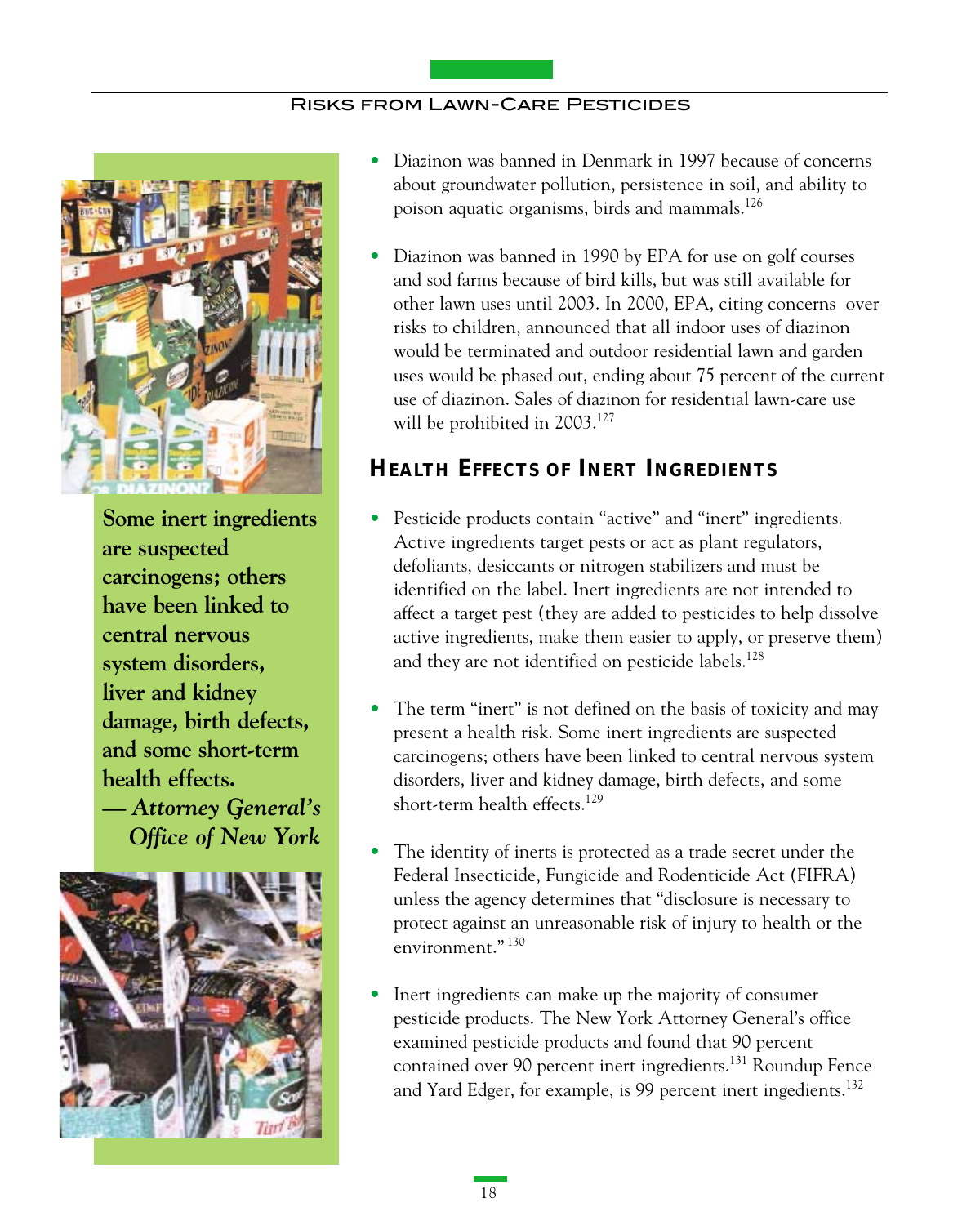- In 1987, EPA developed an "Inerts Strategy" designed to eliminate the most toxic "inert" ingredients from use, require improved label disclosure of "inert" ingredients, and increase the toxicity testing required for "inerts." EPA's inerts strategy resulted in categorizing inert ingredients into four lists.<sup>133</sup>
- **List 1** Inert Ingredients of Toxicological Concern. Product containing a List 1 ingredient must include the label statement "This product contains the toxic inert ingredient (name of inert)." There are seven chemicals on this list.
- **List 2** Potentially Toxic Inert Ingredients/High Priority for Testing. There are nearly 100 chemicals on this list.
- **List 3** Inerts of Unknown Toxicity. There are 55 pages of chemicals on this list.
- **List 4 List 4A** (minimal risk inert ingredients) and **List 4B** (inerts which have sufficient data to substantiate that they can be used safely in pesticide products). There are 27 pages of inert chemicals on this list.
- Lists of inert ingredients used in pesticide products are not readily available. A 1996 court decision, *NCAP v. Browner*, made information about inert ingredients in some pesticide products available under the federal Freedom of Information Act.<sup>134</sup> Some of these inerts are quite toxic. For example, Bonide Poison Ivy Killer, a 2,4-D product, contains naphthalene<sup>135</sup>, a List 3 "inert of unknown toxicity" associated with destruction of red blood cells, nausea, vomiting, and diarrhea.136 Another 2,4-D product, Brushmaster, contains xylene137 (a List 2 inert) which, at high levels, can cause headaches, lack of muscle coordination, dizziness, confusion; difficulty in breathing and problems with the lungs; delayed reaction time and memory difficulties; increased numbers of fetal deaths; and delayed growth and development in animal studies.<sup>138</sup>
- In 1998, EPA was petitioned to require listing of all ingredients on product labels. EPA formally denied the petition in 2001.<sup>139</sup>



**"In 1998, EPA was petitioned to require listing of all ingredients on product labels. EPA formally denied the petition in 2001." —***Northwest Coalition for Alternatives to Pesticides*

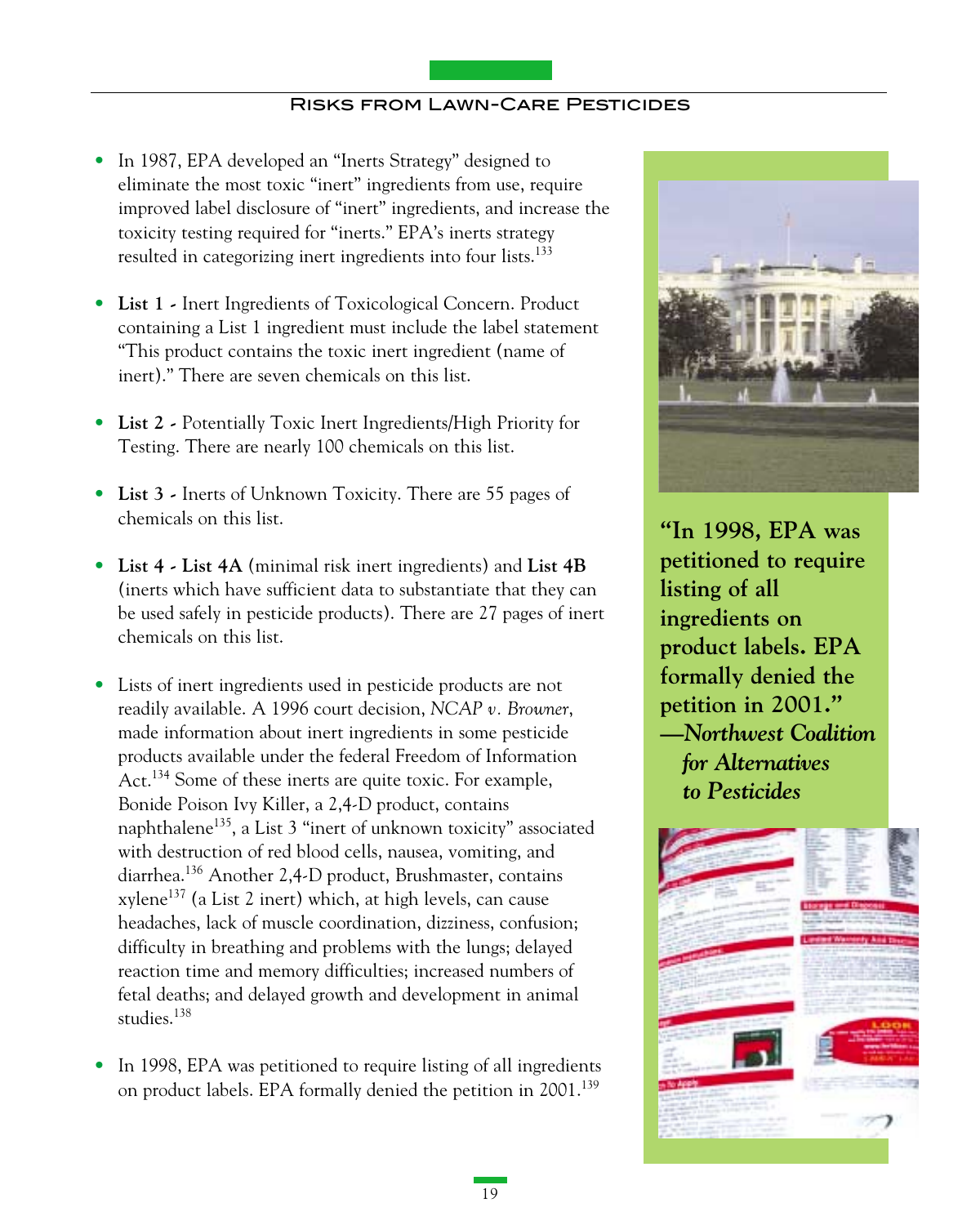

**Children are exposed to a variety of pesticides as a result of homeowners and condominium managers routinely using herbicides and insecticides.** 



## **PESTICIDE POISONINGS**

- Exposure to pesticides can lead to acute and chronic health effects. There are many symptoms of acute exposure, some of which include:<sup>140</sup>
	- Sweating
	- Headache
	- Fatigue
	- Slow pulse
	- Nausea and diarrhea
	- Central nervous system depression
	- Loss of coordination
	- Confusion
	- Coma
- In addition to the above side effects, pesticide poisoning can harm the reproductive system, nervous system, gastrointestinal tract and liver, kidneys, cardiovascular system, respiratory system, endocrine system, and blood.<sup>141</sup>
- According to the AAPCC's Toxic Exposure Surveillance System, of the 90,000 exposure incidents reported in 2001, more than half of these involved children younger than six.<sup>142</sup> EPA believes the AAPCC underestimates pesticide incident exposures by 50 percent and estimates that 25 percent of the childhood exposures result in adverse health effects.<sup>143</sup>
- People can be exposed to pesticides through food, air, and water. Runoff from pesticide use can contaminate groundwater, rivers, lakes, and streams. Although drinking water provided through municipal systems is tested regularly for increased levels of pesticides, private wells are not. Air currents can carry pesticides that have been sprayed to nearby areas. This "pesticide drift" can contaminate the air.
- Children are exposed to a variety of pesticides as a result of homeowners and condominium managers routinely using herbicides and insecticides. Accidental exposure can occur when pesticides are used or stored inappropriately by consumers who do not read the label or do not understand the information or the importance of the information provided on the label.<sup>144</sup>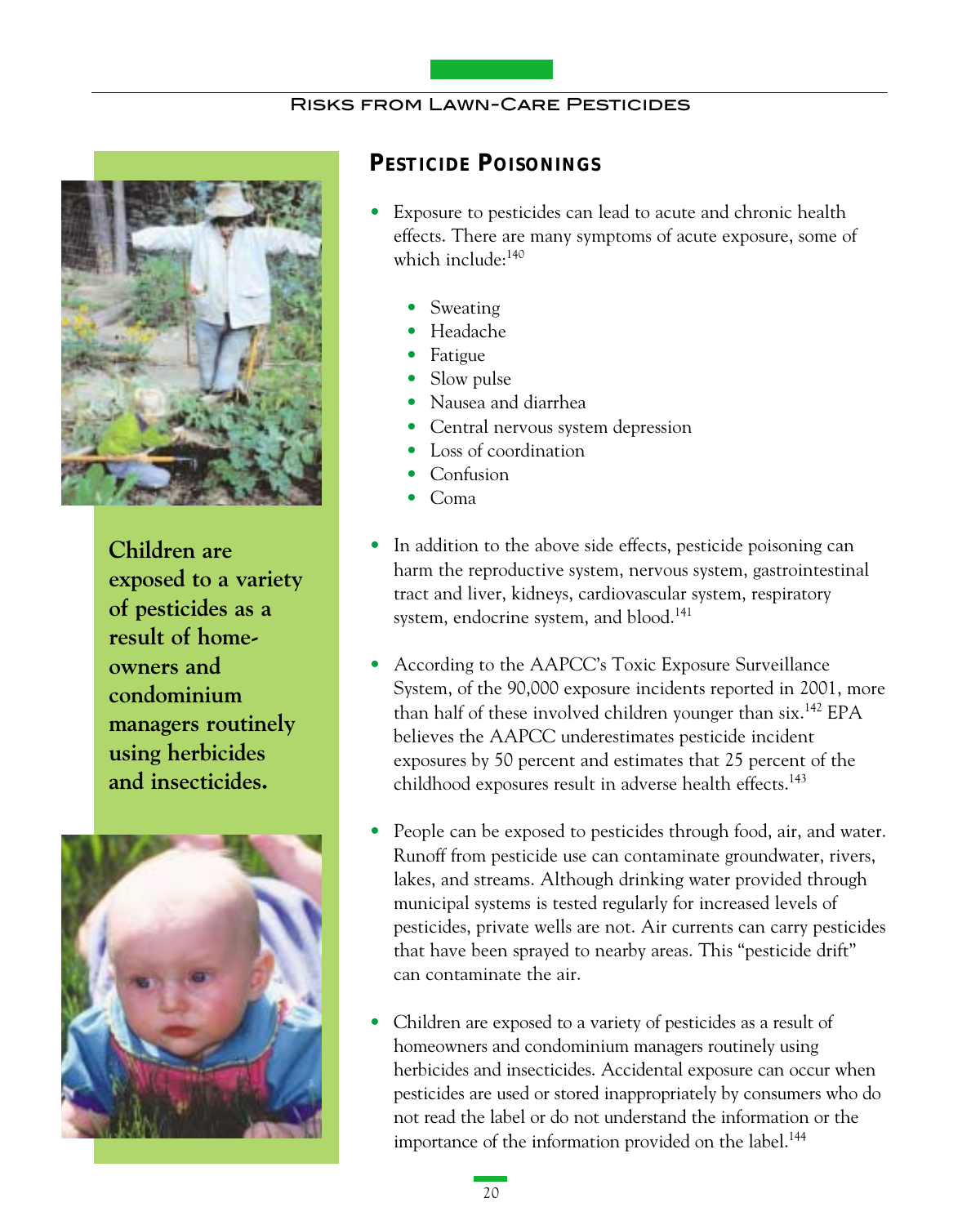- Examples of pesticide misuse are widespread. The Wisconsin Department of Agriculture, Trade and Consumer Protection has investigated numerous cases of residential pesticide misuse. Examples include a home treated with 37 pounds of carbaryl to control fleas; and a family that developed cardiac and neurologic symptoms soon after their home was fogged with nicotine.<sup>145</sup>
- The National Home and Garden Pesticide Survey performed by EPA found that: $146$ 
	- "85 percent of households had at least one pesticide on the property;
	- 76 percent of homeowners applied pesticides themselves, without professional help;
	- 47 percent of homes with children under the age of six stored pesticides within a child's reach;
	- 33 percent of individuals failed to take precautions while applying pesticides."
- The number of poisonings in the U.S. reported for active ingredients in lawn-care chemicals are listed in the table at right.
- Incident data from the AAPCC indicates that from 1993 to 1996, 90 percent of all reported accidental pesticide exposures were residential, and 50 percent of those involved insecticides.148
- EPA has no data on adverse reactions from exposure to treated lawns.<sup>149</sup>
- Organophosphates, including chemicals such as diazinon, are responsible for the most pesticide incidents reported to the AAPCC.<sup>150</sup> Organophosphate insecticides

are the most widely used and available insecticides on the market. There are more than 30 organophosphate pesticides registered for use and all are associated with risks of acute and subacute toxicity.<sup>151</sup>

## **NUMBER OF POISONINGS IN THE U.S. FOR MOST POPULAR LAWN/GARDEN PESTICIDES**<sup>147</sup>

| Pesticide        | <b>Number of Exposures</b>          |
|------------------|-------------------------------------|
| $2,4-D$          | 155                                 |
| Glyphosate       | 4,426                               |
| Dicamba          | N/A                                 |
| MCPP             | 2,000<br>(chlorophenoxy poisonings) |
| Organophosphates | 9.564                               |

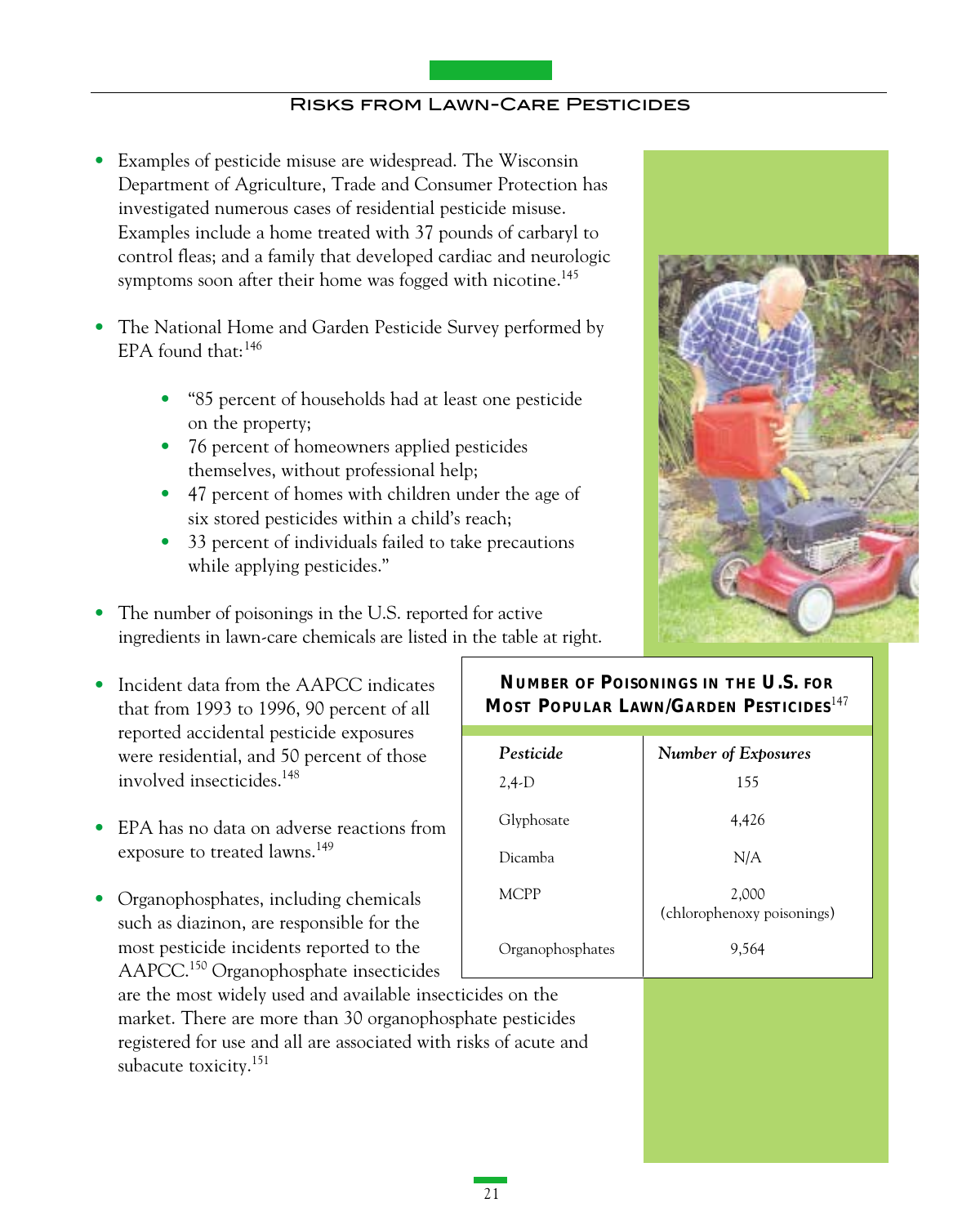

**In 1993, the Government Accounting Office (GAO) concluded that existing sources of information on pesticide illnesses in the U.S. were limited in coverage.... In 2000, a GAO report found that little had changed since 1993.**



- EPA considers glyphosate to have low oral and dermal acute toxicity,152 though the inert ingredients in glyphosate formulations may be more toxic. Glyphosate poisonings are responsible for a large number of reported pesticide poisonings.153 The inert ingredient POEA in Roundup has been found to be more toxic than glyphosate in studies on rats.<sup>154</sup>
- In 1993, the Government Accounting Office (GAO) concluded that existing sources of information on pesticide illnesses in the U.S. were limited in coverage, comprehensiveness, and quality and that without a system of monitoring pesticide illnesses, problems that might occur with the different uses of pesticides could not be identified. In 2000, a GAO report found that little had changed since 1993 and concluded that establishing statepesticide illness reporting systems is key to improving the national information on acute pesticide illness. According to GAO, only six states (California, Florida, New York, Oregon, Texas and Washington) have a formal pesticide illness reporting and investigation system, and another three states (Arizona, Louisiana and New Mexico) have more limited systems.155 The Centers for Disease Control and Prevention (CDC) indicates that Michigan and Iowa also have pesticide poisoning surveillance programs.<sup>156</sup>
- Connecticut is not among the states listed by GAO or CDC as having a pesticide surveillance program.

# **DATA INADEQUACIES**

- Data on the amount of pesticides used on residential lawns by homeowners in Connecticut are not available. Some states, including California and New York, currently collect and release pesticide use data and a few other states have recently passed laws to establish their own reporting programs.<sup>157</sup>
- Many pesticides used on lawns are not tested for chronic health effects. Only data on acute health effects are used to evaluate potential hazards associated with pesticides that are used on lawns. For lawn-care chemicals that are approved for use on food or feed crops, EPA has more extensive databases that include sub-chronic and chronic toxicity data.<sup>158</sup>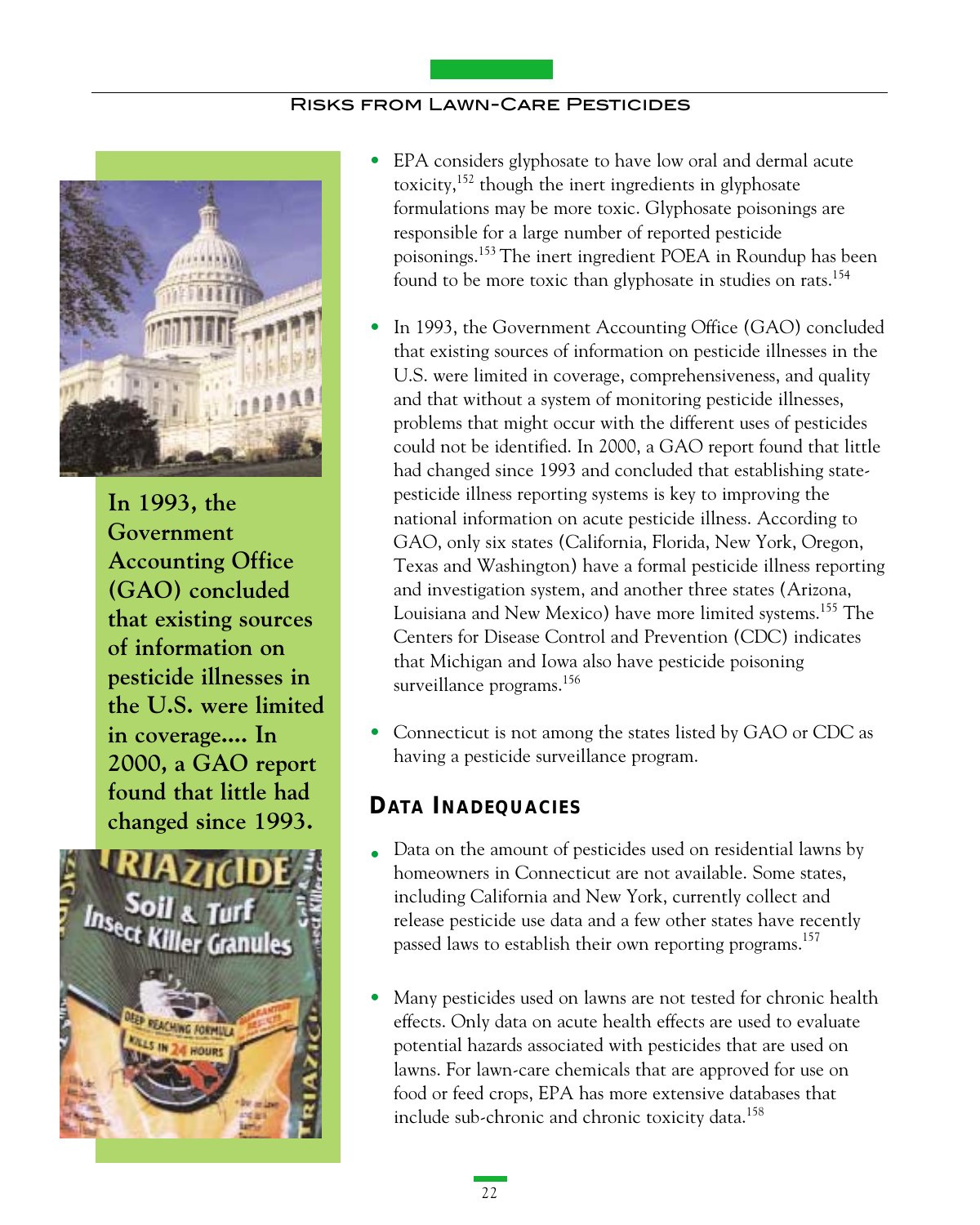- Pesticides in many "weed and feed" products are found in combinations, yet EPA does not test for toxicity of these mixtures. For example, EPA has no data on the toxicity of the herbicides 2,4-D, MCPP and dicamba when combined. University researchers recently tested a weed killer (comprised of 2,4-D, MCPP and dicamba) by giving it to mice at low doses in their water and found a 20 percent increase in failed pregnancies at doses seven times lower than the maximum allowable rate for U.S. drinking water.<sup>159</sup>
- Most laboratory testing is done at high doses. Studies like the one cited above and the study on atrazine's effects on frogs at low, "ecologically relevant" doses<sup>160</sup> suggest that lower dose testing, the dose at which actual exposures occur, may have different toxicity findings.
- Due to concerns about the uncertainty of long-term health effects of low-dose pesticide exposures and lack of surveillance systems to characterize potential exposure problems related to pesticide usage or pesticide-related illnesses, the American Medical Association has recommended that homeowners and others limit pesticide exposures and consider the use of the least toxic chemical pesticides or non-chemical alternatives.<sup>161</sup>

# **HEALTH EFFECTS OF PESTICIDES ON CHILDREN**

- Children are often more susceptible to the toxic effects of pesticides than adults;<sup>162</sup> they take in more pesticides relative to body weight than adults, and have developing organ systems that are more vulnerable and less able to detoxify toxic chemicals.163 In addition, the likelihood of developing cancer is greater if exposure occurs early in life, since cancer develops over time.
- Children are especially vulnerable to carcinogens before the age of five, when their cells are normally reproducing most rapidly, may be more susceptible to loss of brain function if exposed to neurotoxins, and may be more susceptible to damage to their reproductive systems.164



**Children are often more susceptible to the toxic effects of pesticides than adults; they take in more pesticides relative to body weight than adults...**

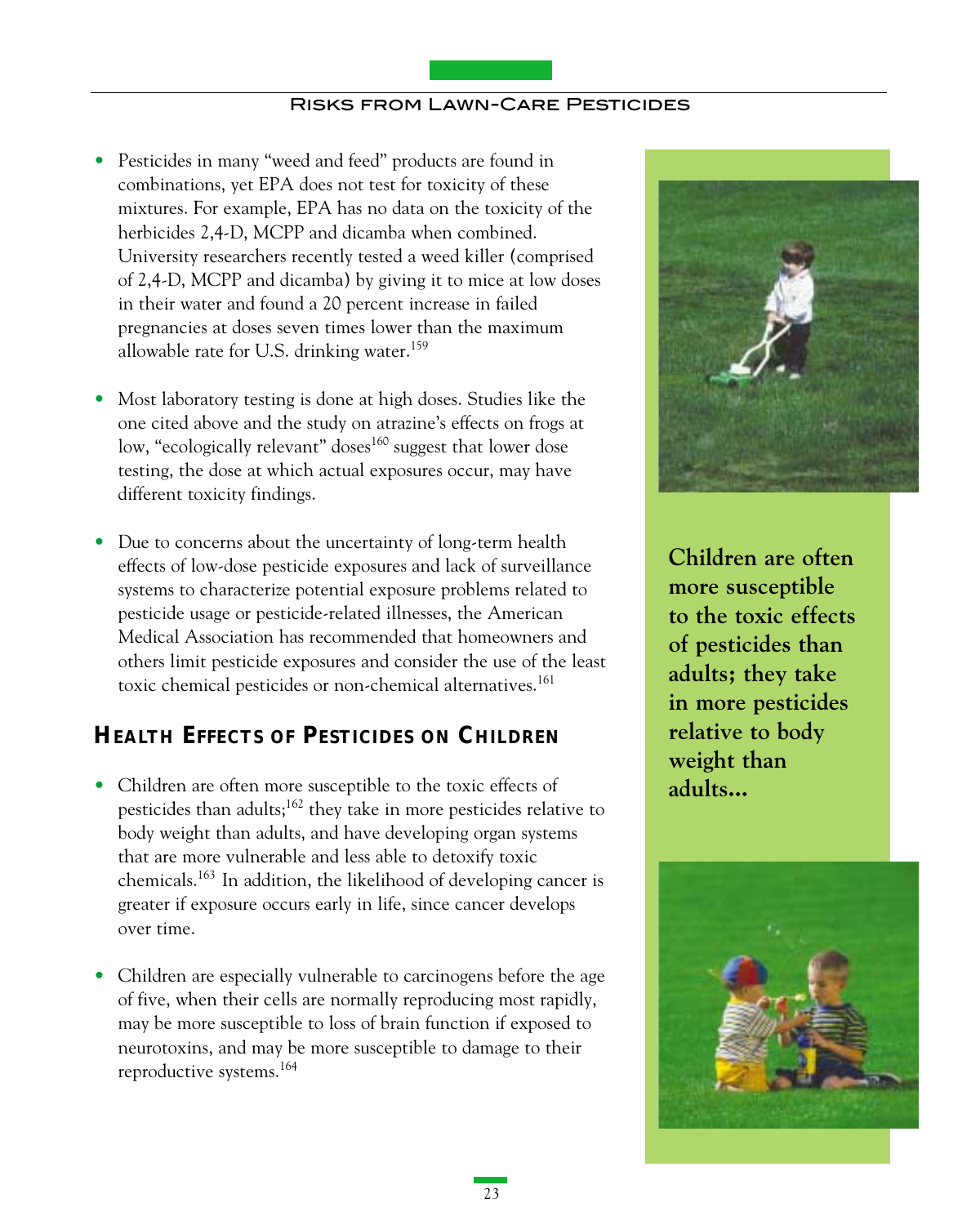

**The use of household pesticides has been associated with a variety of childhood cancers.**



- Children can be exposed to lawn-care pesticides by playing near an area where pesticides are being applied or by playing outside following a pesticide application, drinking or bathing in water contaminated with lawn-care pesticides, or from parental exposure to lawn-care chemicals during the child's gestation or prior to conception. Exposure to lawn-care pesticides can even occur inside a child's home. Studies have found that 2,4-D can be tracked from lawns into homes, leaving residues of the herbicide in carpets, on surfaces, and in indoor air.<sup>165 166</sup> Estimated post-application indoor exposure levels for young children from non-dietary ingestion may be as high as 30 micrograms/day from contact with tabletops. By comparison, dietary ingestion of 2,4-D is approximately 1.3 micrograms/day.<sup>167</sup>
- Childhood malignancies linked to pesticides in studies include leukemia, neuroblastoma, Wilms' tumor, soft-tissue sarcoma, Ewing's sarcoma, NHL, and cancers of the brain, colorectum, and testes.<sup>168</sup> Many of the reported increased risks are greater than those noted in studies of pesticide-exposed adults, indicating that children may be particularly sensitive to the carcinogenic effects of pesticides.<sup>169</sup>
- The use of household pesticides has been associated with a variety of childhood cancers. Yard treatments have been associated with soft tissue sarcomas<sup>170</sup>; household pesticides have been associated with childhood leukemia171 172 173 174175 and NHL176; flea/tick products have been associated with pediatric brain tumors<sup>177</sup>; and home and garden pesticides have been associated with neuroblastoma, particularly in children diagnosed after their first birthday.<sup>178</sup>
- Numerous studies have found that children living in households where pesticides are used have elevated rates of leukemia, brain cancer and soft tissue sarcoma.179 The greatest risks of childhood leukemia have been found in children exposed to insecticides early in life,<sup>180</sup> children exposed during pregnancy,<sup>181</sup> children whose parents use pesticides in the home, $182$  and in children whose families use pest strips.<sup>183</sup>
- Urine samples from 102 children ages three to 13 years old were tested as a part of the Minnesota Children's Pesticide Exposure Study during the summer of 1997. By-products of chlorpyrifos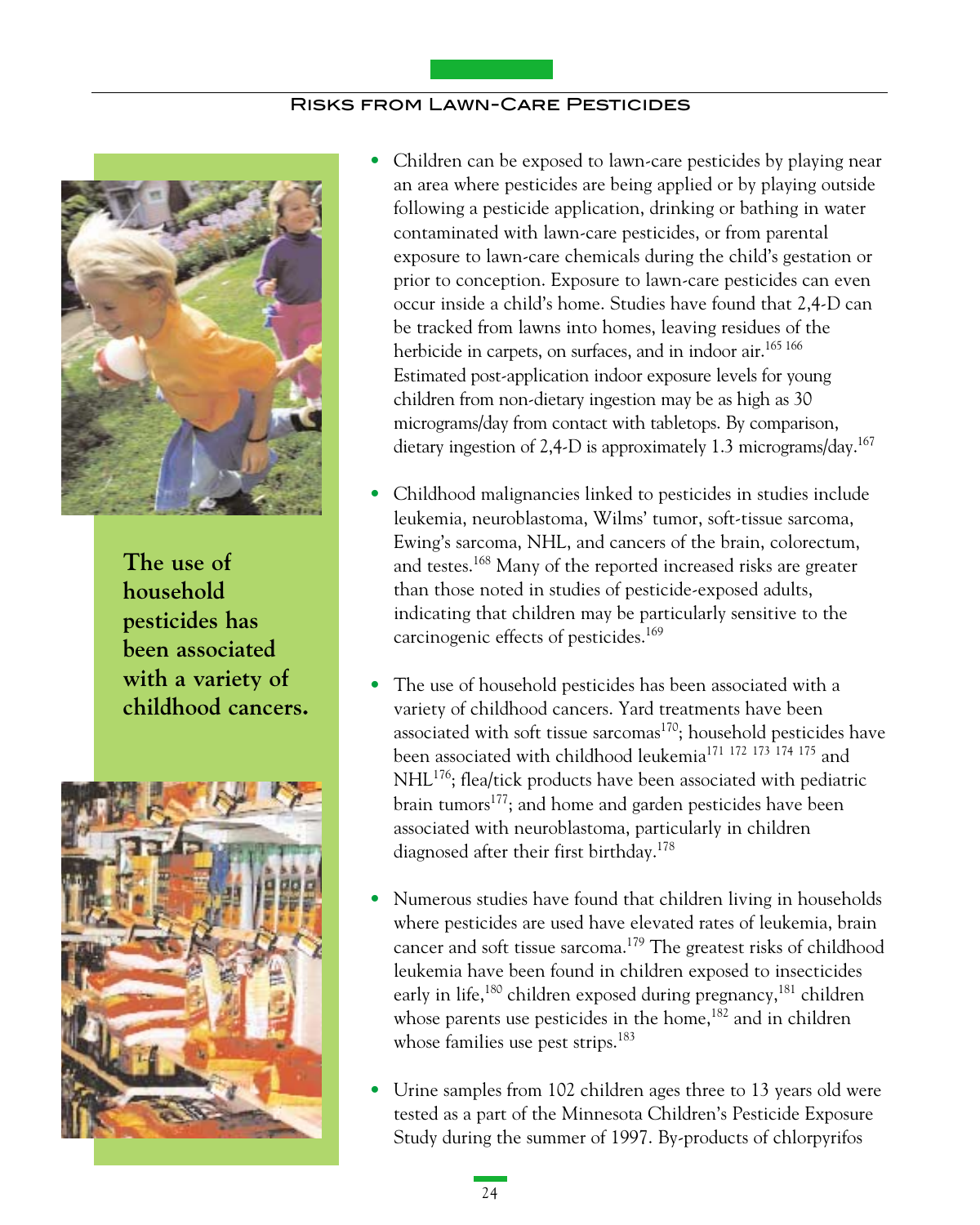were found in 93 percent of the samples.<sup>184</sup> In a separate study, 99 percent of 110 Seattle area children ages two to five had detectable levels of organophosphate residues in their urine.<sup>185</sup>

# **TOXICOLOGICAL DATA REQUIREMENTS FOR LAWN PESTICIDE REGISTRATION**

- Before pesticides can be marketed and used in the U.S., they must meet toxicological data requirements. The producer of the pesticide must provide data from tests done according to EPA guidelines.186 Pesticides registered for use on food crops must undergo testing to evaluate whether they have the potential to cause harmful effects on humans, wildlife, fish, and plants. Pesticides not intended for use on food are not required to undergo the same degree of testing as those used on food.
- Lawn pesticides are categorized by EPA as "terrestrial nonfood use" pesticides and are required to have the following data requirements for registration:<sup>187</sup>
	- Acute oral toxicity rat
	- Acute dermal toxicity rabbit
	- Acute inhalation toxicity rat
	- Primary eye irritation rabbit
	- Primary dermal irritation rabbit
	- Dermal sensitization guinea pig
	- Acute delayed neurotoxicity hen (only for organophosphates or compounds structurally related to substances that cause delayed neurotoxicity).
- Data are not required to evaluate the long-term toxicity of lawn-care pesticides because EPA assumes that "exposure to lawn-care pesticides does not occur on a routine basis over long periods of time."188
- Since the majority of the most commonly used lawn-care chemicals (29 out of the 35) also are used on food or feed crops, the EPA has more extensive data bases for these chemicals, including sub-chronic and chronic toxicity data.<sup>189</sup> The third most heavily used herbicide, MCPP, has not been fully tested for chronic health effects since it is not allowed to be used on food crops.



**Pesticides not intended for use on food are not required to undergo the same degree of testing as those used on food.**

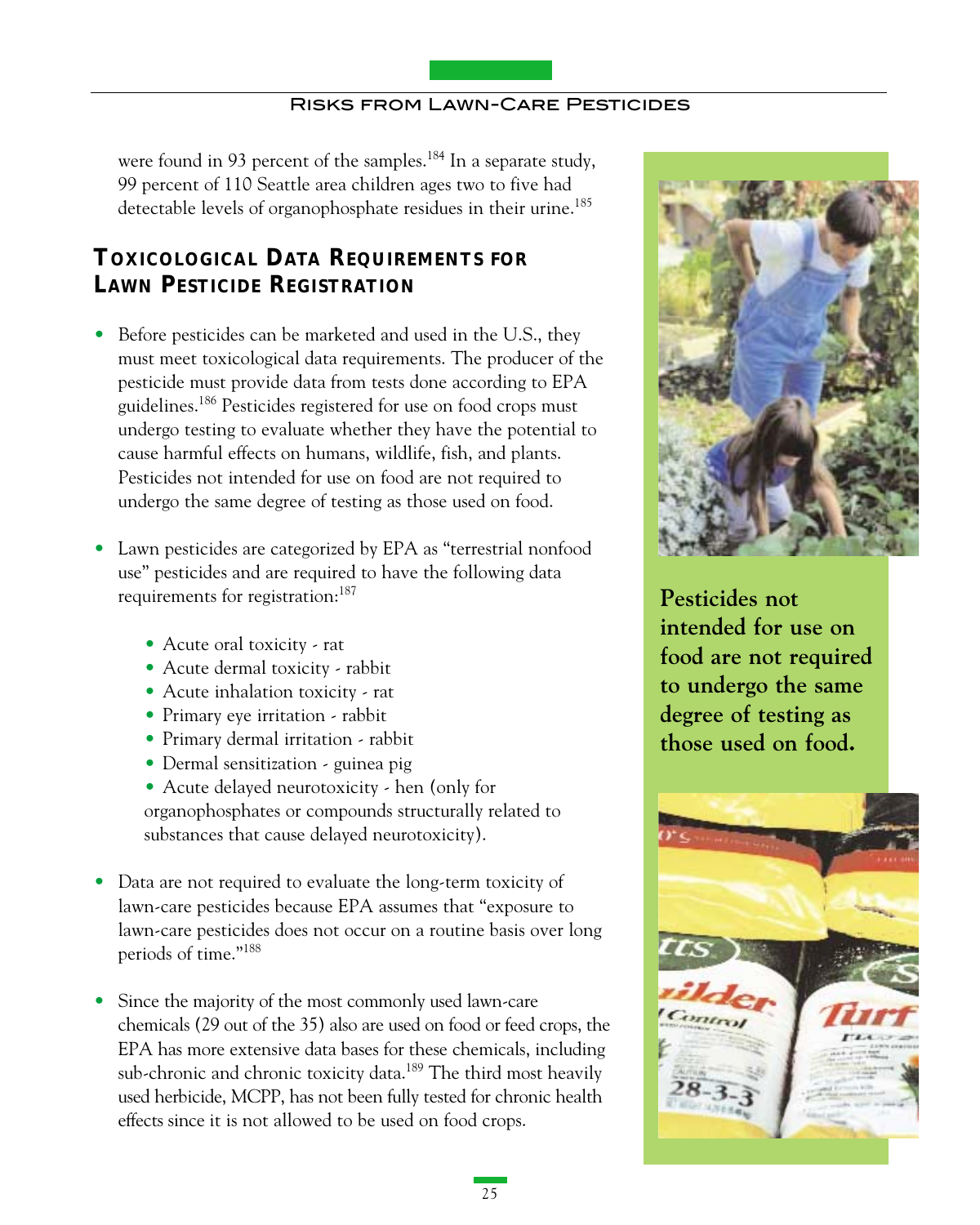

**80 million pounds of conventional active ingredients are used on lawns and gardens in the United States. Herbicides/plant growth regulators are the most common type of pesticide used by homeowners.**



- Despite EPA's requirements, most pesticides have not been fully tested to determine their potential to adversely affect developing organ systems and functions. During the past decade, scientists have become especially concerned that pesticides, including organophosphates, may interfere with normal growth and development in fetuses and children.
- In 1993, the NAS Committee on Pesticides in the Diets of Infants and Children concluded: "The data strongly suggest that exposure to neurotoxic compounds at levels believed to be safe for adults could result in permanent loss of brain function if it occurred during the prenatal and early childhood period of brain development."190 Organophosphates are acutely toxic to the central and peripheral nervous systems of humans, and they can cause irreversible damage and death at high doses.
- EPA has largely neglected the testing of pesticides to identify possible harm to the developing nervous system. In one of its only reviews, EPA found that among nine pesticides tested, six were more harmful to young animals than to adults.<sup>191</sup>

# **AMOUNT OF PESTICIDES USEDON LAWNS AND GARDENS**

- There is no national pesticide use reporting system in place in the U.S., although EPA and USDA do provide estimates of pesticide use based on statistical sampling methods and/or survey data. EPA uses information that it collects along with USDA surveys and other public and proprietary sources in order to estimate pesticide sales and usage in the  $U.S.<sup>192</sup>$
- The table on the opposite page shows that 80 million pounds of conventional active ingredients are used on lawns and gardens in the United States. Herbicides/plant growth regulators are the most common type of pesticide used by homeowners.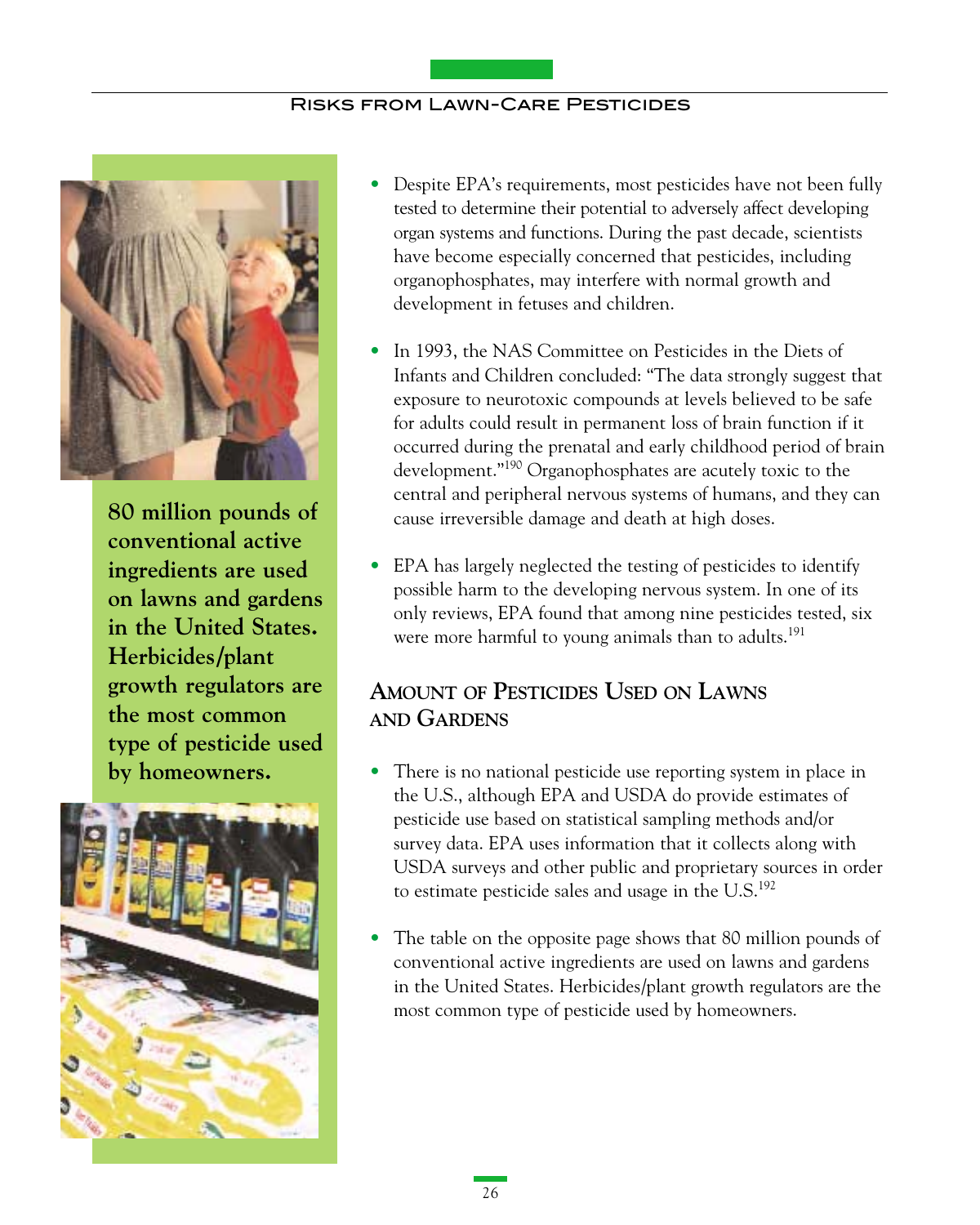

| <b>U.S. POUNDS OF CONVENTIONAL PESTICIDE ACTIVE INGREDIENT</b><br>BY PESTICIDE TYPE AND MARKET SECTOR, 1999 ESTIMATES<br>$(a.i. = active ingredient)$ |                                           |               |                    |                                                                            |                      |               |                                       |               |                          |               |                      |               |
|-------------------------------------------------------------------------------------------------------------------------------------------------------|-------------------------------------------|---------------|--------------------|----------------------------------------------------------------------------|----------------------|---------------|---------------------------------------|---------------|--------------------------|---------------|----------------------|---------------|
|                                                                                                                                                       | Herbicides/<br>Plant Growth<br>Regulators |               |                    | Nematicide/<br>Insecticides/<br>Fungicides<br><b>Miticides</b><br>Fumigant |                      |               | Other<br>Conventional<br>$\mathbf{U}$ |               | Total                    |               |                      |               |
| <b>Sector</b>                                                                                                                                         | Mil lbs<br>of $a.i.$                      | $\frac{0}{0}$ | Mil lbs<br>of a.i. | $\frac{0}{0}$                                                              | Mil lbs<br>of $a.i.$ | $\frac{0}{0}$ | Mil lbs<br>of $a.i.$                  | $\frac{0}{0}$ | Mil lbs<br>of a.i.       | $\frac{0}{0}$ | Mil lbs<br>of $a.i.$ | $\frac{0}{0}$ |
| Agriculture                                                                                                                                           | 428                                       | 80%           | 93                 | 74%                                                                        | 45                   | 57%           | 115                                   | 82%           | 25                       | 76%           | 706                  | 77%           |
| Ind/Comm/<br>Gov                                                                                                                                      | 52                                        | 10%           | 19                 | 15%                                                                        | 24                   | 30%           | 24                                    | 17%           | $\overline{\mathcal{L}}$ | 21%           | 126                  | 14%           |
| Home &<br>Garden                                                                                                                                      | 54                                        | 10%           | 14                 | 11%                                                                        | 10                   | 13%           | 1                                     | 1%            | $\mathbf{1}$             | 3%            | 80                   | 9%            |
| Total                                                                                                                                                 | 534                                       | 100%          | 126                | 100%                                                                       | 79                   | 100%          | 140                                   | 100%          | 33                       | 100%          | 912                  | 100%          |

Source: USEPA. 1998-1999 Pesticide Market Estimates. Available at http://www.epa.gov/oppbead1/pestsales/99pestsales/usage1999\_table3\_4.html (1) "Other Conventional" pesticides include rodenticides, mulluscicides, aquatic and fish/bird pesticides, and other miscellaneous conventional pesticides.

- Though the home and garden use of pesticides represents a small percentage of overall pesticide application when compared to the agricultural sector, it may cause greater human exposure. Homeowners use up to 10 times more chemical pesticides per acre on their lawns than farmers use on crops.<sup>193</sup> In addition, homeowners applying their own pesticides may be directly exposed through inhalation, dermal exposure, and ingestion.
- The percent of pesticides used in homes and garden varies by state. In New York, the Office of the New York Attorney General estimates that in New York, more pesticides are used by commercial applicators in non-agricultural settings than by farmers for food crops. This estimate was developed from reports by commercial applicators demonstrating "the overwhelming amount of pesticides that are used in suburban and urban areas."194

**The Office of the New York Attorney General estimates that in New York, more pesticides are used by commercial applicators in nonagricultural settings than by farmers for food crops.**<sup>194</sup>